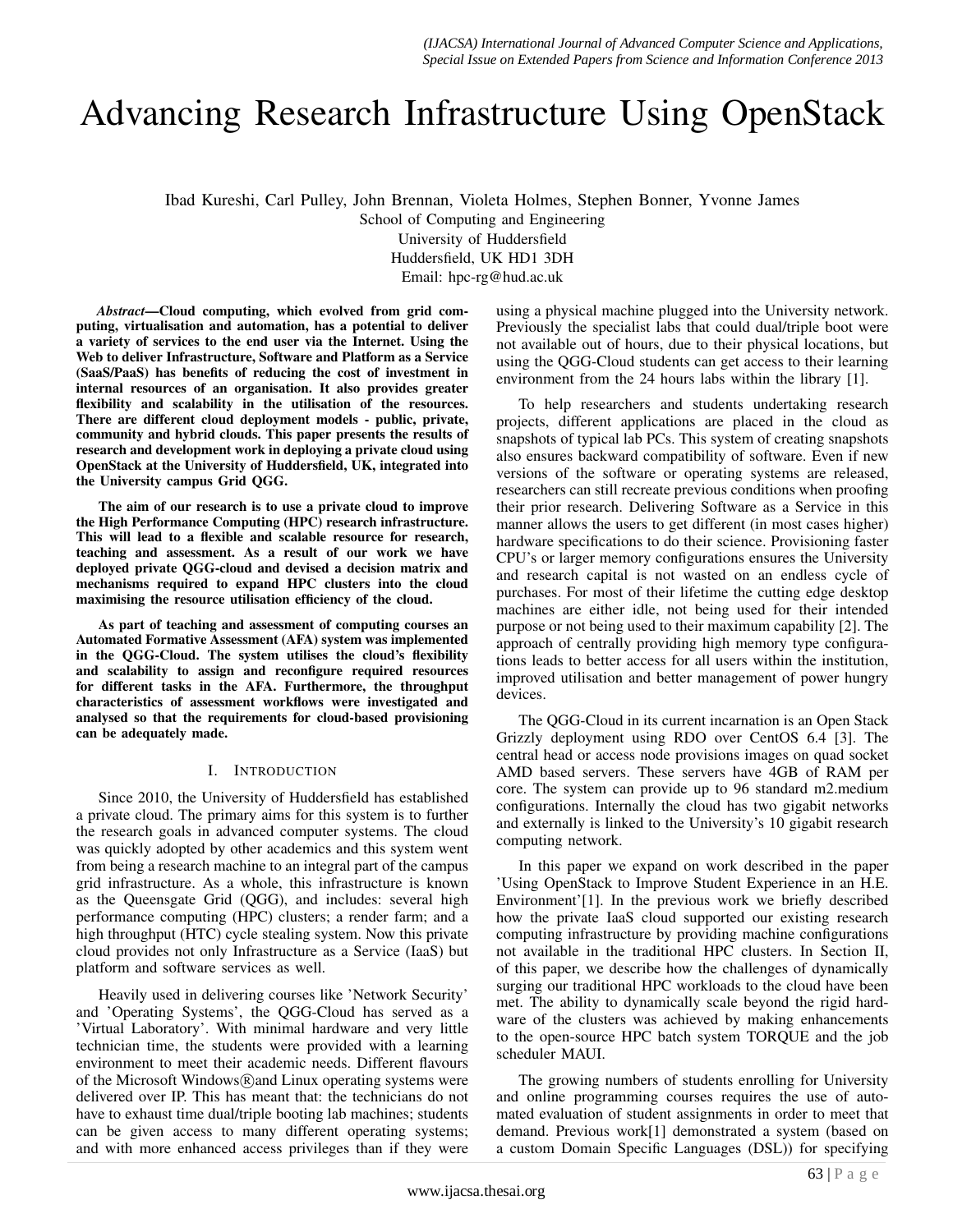

Fig. 1: Layout of the OpenStack based QGG-Cloud

Automated Feedback Assessments (AFA) and was delivered to academics using a Platform as a Service. We expand on that work here by examining an Akka actor[4] implementation of an assessment workflow. In Section III we use actual student submissions<sup>1</sup> along with the original submission frequency model, to simulate different loading scenarios for our assessment workflows. In using an actor based implementation, we additionally investigate the extent to which claims of scaling and failure resilience hold.

## II. SURGE COMPUTING

## *A. Background*

Cloud computing has been described as the next paradigm in computing. It promises to deliver computing power as the fourth utility direct to the end user. While large enterprises have yet to move their IT infrastructure into the cloud, startups and small businesses have benefited greatly from the cloud. The shorter barrier to entry means that companies can deliver their product or enhance their infrastructure as needed [5].

Where small to medium enterprises (SME) have successfully employed cloud computing is in scaling their existing infrastructure, as and when required. Whilst they are still reliant on some internal resources, in moments of heavy load the SME can scale their resources within a public cloud. The companies can therefore guarantee customers a high quality of service with minimal investment. This form of provisioning is known as surge computing [6].

Most current work is focused on surging Web 2.0 type workloads within the cloud [7][8][9]. Using load balancing and heartbeat monitoring tools, Apache web servers and mySQL databases are provisioned to meet such high demands.

There are many proponents of cloud computing whom additionally advocate migrating high performance computing workloads to the cloud [10][11][12]. However, there has been little existing work in creating a HPC Job Manager and Scheduler that is truly dynamic and elastic. The HTCondor project is a dynamic HPC scheduler, but it lacks elasticity, working on the principle that execution nodes can start up and then connect to the control node. The control node itself does not 'hunt' for execution endpoints. Even with such dynamism HTCondor can be utilised for HPC type workloads. It has been utilised by pharmaceutical companies to create large clusters on Amazon EC2 [13]. The major limit to the dynamism currently provided is that based on the workload on the head node there is no mechanism to automatically generate execution endpoints.

Traditional HPC Job managers are very rigid. Job managers like TORQUE and Grid Engine need to be given endpoint information, e.g. hostnames or IP addresses, at startup. If a change is required then the whole job management suite needs to be restarted. This obviously makes such schedulers inelastic. Recently however, IBM (in collaboration with Platform Computing) have released a version of the Platform LSF that dynamically creates nodes within elastic environments to meet such HPC needs. The Enterprise Edition of the MOAB HPC Suite now also includes dynamic cloud based provisioning functionality. Penguin Computing too have a cloud based initiative for enterprise clients [14].

Whereas the previous two solutions are proprietary, our efforts to surge enable the local HPC have solely utilised open source GNU/GPL job management systems.

## *B. Motivation*

The University of Huddersfield's research computing grid comprises of several high performance compute clusters. They differ from each other by core speed, interconnect speed, coprocessor availability and memory configurations. On average most systems have a 2GB RAM per core core memory configuration. The maximum available memory configuration is 4GB RAM per core, but these nodes cap off at 16GB RAM per node [15]. Researchers at Huddersfield do have access to Shared Memory Processor (SMP) and POWER systems based high memory configurations through academic partnerships with other institutions. Unfortunately, there are some applications within the QGG that are not able to run on non x86 systems. Others have license limitations that prevent the software from being used off-campus. Additionally, there are instances where researcher generated models can not be partitioned to run on a distributed memory clusters [16].

An example scenario has occurred with researchers from the school of Human and Health Sciences (HHS). Using a commercial \*NIX based rendering package, the researchers generate high resolution visualisations of blood flow. Under most conditions the rendering package divides the frames between nodes and speeds up the render time. However, for the HHS renders, each single frame can consume more than the maximum available 16GB of RAM. Due to the commercial nature of the software package, the application can not be ported to other architectures, nor can it be deployed on a partner institutions HPC system. Before HPC and then cloud deployment of this package, HHS bought 8GB RAM

<sup>1</sup>Our corpus of student data consists of 2164 submissions made by 163 students over a 210 day period.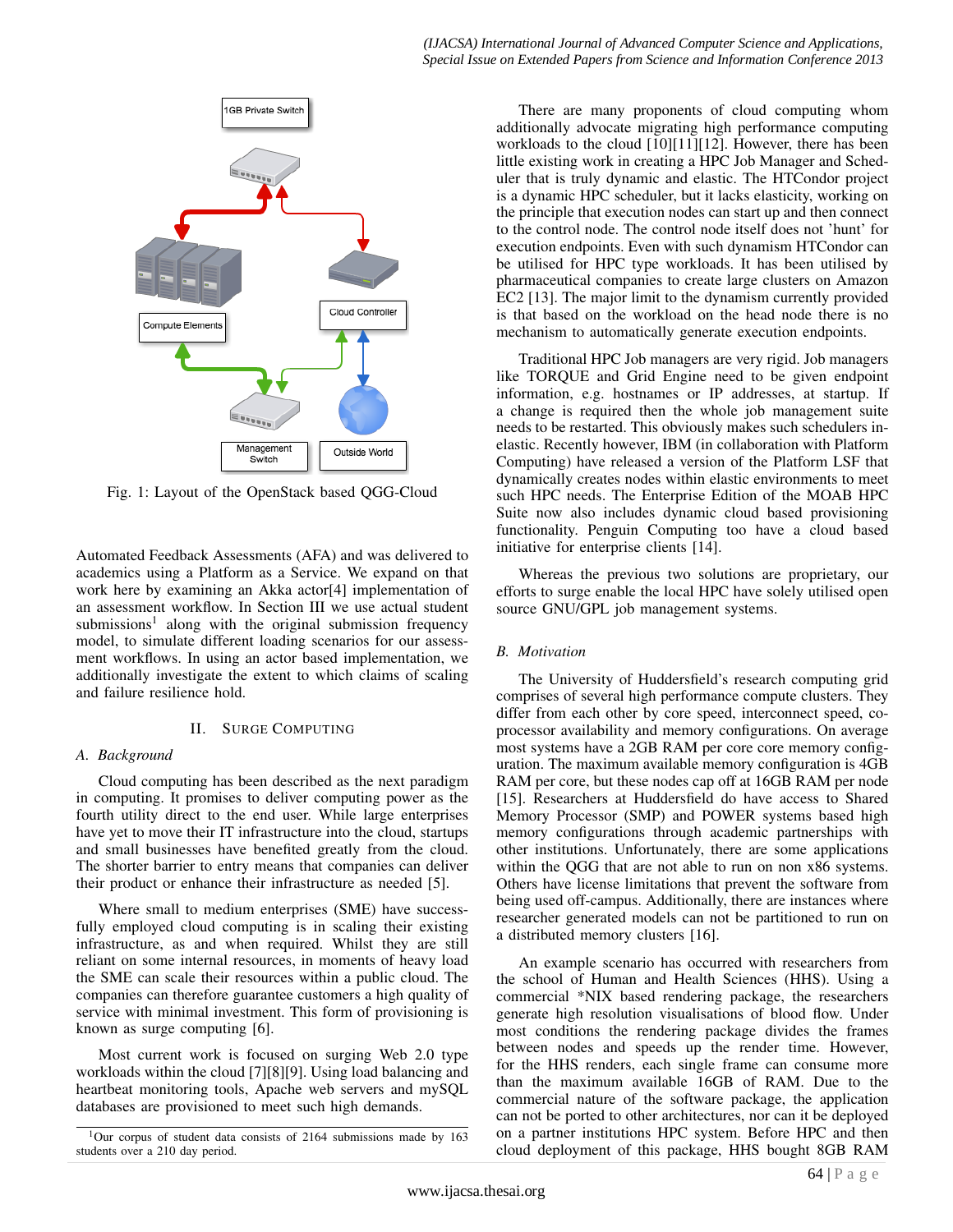workstations, followed by upgrades to 16GB and then finally a single 32GB RAM workstation. The purchasing power of the research group has quite clearly been affected by a single computational problem.

The purchased workstations are power hungry in an idle state and, for the majority of the time, are used for standard office work! Provisioning for such applications within the QGG-Cloud allows for delivering different hardware configurations that the researcher could not possibly get under their desk. The key however is to remove the complexity of the cloud and to seamlessly integrate this system within the existing HPC infrastructure so that the researchers workflow is not significantly disrupted.

# *C. Implementation*

In the initial development, we designed a wrapper script for PBS/TORQUE (TORQUE being the commonly deployed batch system within the QGG). Using Python extensions for Keystone, and a MySQL database to hold configurations, the wrapper script decides if a job should be directly submitted to the underlying torque system or surged to the QGG-Cloud.

In section II-C1 we outline the decision making process undertaken before jobs are surged to the cloud. In section II-C2 we provide detailed explanations for the mechanisms required to expand the TORQUE cluster into the cloud.

*1) Decision Metrics:* When a job is submitted to the cluster, the wrapper intercepts the job file. If the requested resources (in the job file) match those resources that can be found within the hardware scope (of the traditional cluster), then the job carries on through the system as normal. If the requested resources exceed what is available as bare metal, then the wrapper begins to provision a node in the cloud. Using information defined in the configuration database, along with the status of the load on the cloud, decisions are taken regarding the provisioning. A flow chart showing the steps is shown in Figure 2.

If the requested resources can fit on pre-defined cloud limits, then the wrapper initiates a compute node instance within the cloud and submits the job to TORQUE, along with a flag that ensures that this job will be routed to the new cloud instance. If the requested resources exceed the limits of the local cloud service, and the user/administrator has configured credentials to surge to a public cloud, then the VM is instantiated within the public cloud. In the event that there are no public cloud credentials, the job is returned to the user with an error message.

To maximise the utilisation efficiency of the private cloud, the wrapper is able to create a hardware flavour within cloud. This flexibility is essential in a private cloud setting. Generally provision options on clouds tend to be configured in binary increments. So after a 16GB RAM flavour the next flavour will have 32GB of RAM. Therefore if a user requests 20GB of RAM for their simulation there will be 12GB of RAM booked and not used. It will also limit the total number of surge instances created.

The following section covers the actual methodology of implementation for the wrapper.



Fig. 2: Flowchart depicting the decision making process in HPC Cloud Surging

*2) Surge Wrapper for TORQUE:* Users on the surge enabled HPC system have a custom script named 'qsub' in their default paths. This qsub is not the standard TORQUE submission executable. The script passes the users submission to the surge wrapper. The surge wrapper parses the arguments supplied by the user to PBS/TORQUE. If a job is submitted with more than the job file argument, the wrapper automatically passes the job down to the scheduler. To invoke the surge a user has to define their job within a PBS job file.

Using PBS based functions, the wrapper queries the underlying HPC system to assess the available capabilities. Once it has ascertained that the requested resources are not natively available via TORQUE, it calls the function to surge the job into the cloud. Using the limits specified by the configuration database, the wrapper then generates a hardware flavour template. This is injected into OpenStack. The configuration database holds information such as: how elastic the system is; the largest flavour instance possible; etc.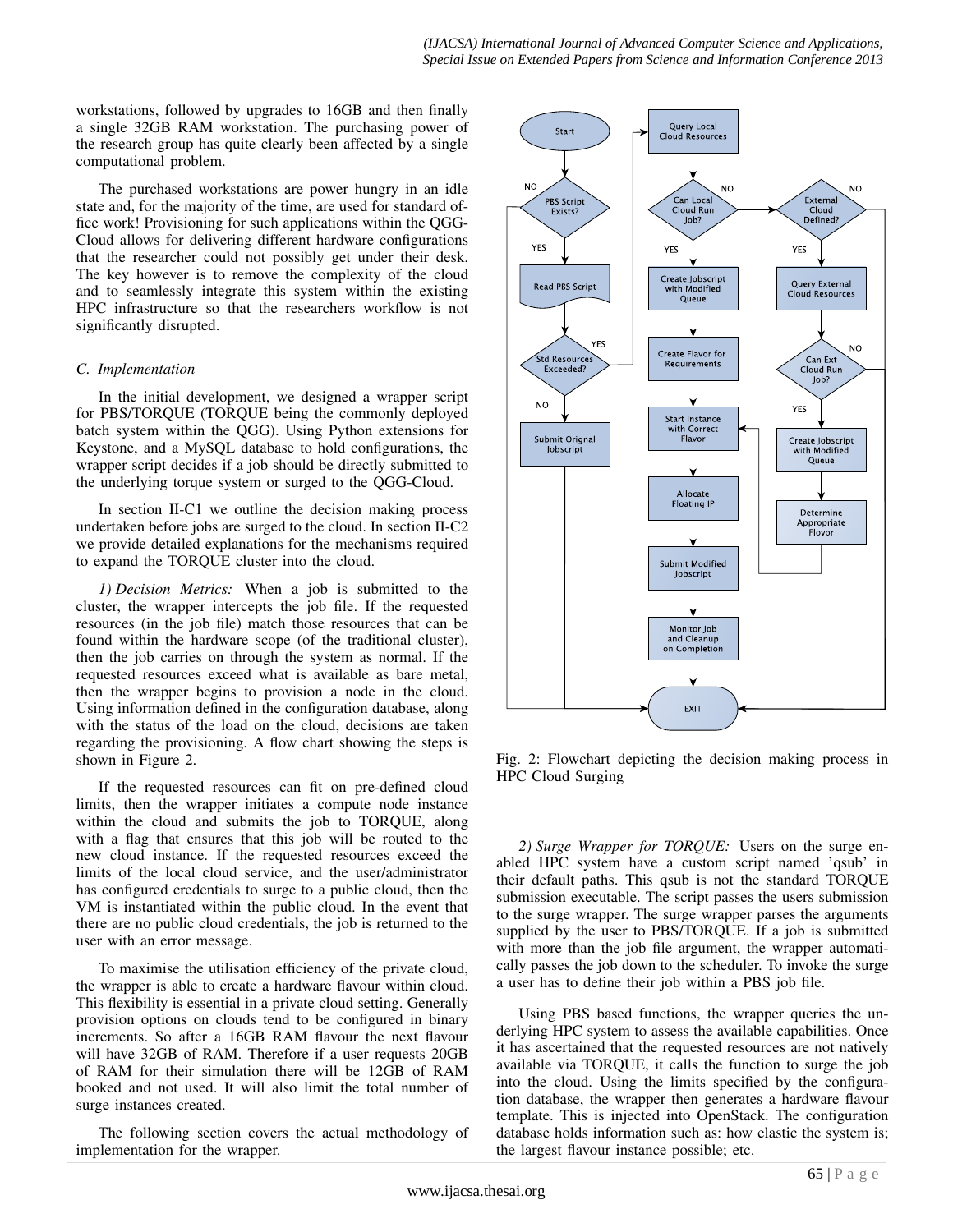

Fig. 3: Control bus depicting the sequence of events in an HPC Surge

With the hardware flavour injected into the system, the wrapper starts a virtual machine instance utilising a preconfigured image. This image mirrors a typical node within the HPC system. Next, the job script is regenerated with a special queue name and handed over to TORQUE. The wrapper also starts a small service to monitor the job's progress.

On the system TORQUE is pre-configured to recognise 'n' number of nodes (where n is equal to the maximum nodes that can be generated in the cloud). These nodes are locked to the special queue. So when the wrapper submits the job with the modified queue, TORQUE waits for the instance in the cloud to start up and then matches the job to the cloud instance. From the TORQUE point of view, a job has arrived which can only be assigned to a particular set of nodes and, one of those nodes has just become available.

Within the cloud, OpenStack generates a new hardware flavour and instantiates an image against this flavour. It then subtracts the requested resources from the pool of resources the surge can request. This is fed back to the surge wrapper to ensure the cloud does not get overly subscribed.

Upon completion of the job, the TORQUE MOM demon becomes idle and, once the job monitoring service detects this, injects a poison pill to terminate the VM instance. The custom hardware flavour is additionally removed from the OpenStack environment. Within TORQUE, the node becomes offline. Figure 3 depicts the sequence of events that take place when a job is surged to the private cloud.

Whether being used in a public or private cloud environment, the systems scalability will always be controlled. In a public cloud the availability of resources purchased (or some form of financial cap) will prevent an indiscriminate number of nodes being spawned. In a private cloud the elasticity itself is limited. OpenStack controls the number of cores and instances a user can run through group policies. In OpenStack parlance, this is know as 'Project Quotas'. In the situation where the surge 'project' on OpenStack is out of resources to spawn a new node, the new job is simply queued. If the new job, e.g. job-B, can run on already spawned virtual machines, then job-B is sent to TORQUE in the modified queue. The monitoring service that is awaiting the completion of already started/running jobs, is passed the new jobs information. Upon completion of the running jobs, the monitor refrains from injecting the poison pill, allowing TORQUE to push job-B to the now idle node. If the spawned instances do not meet the requirements of the new job, then job-B is held in a queue external to TORQUE. Running jobs will terminate as normal, and instances are brought down returning their resources to the quota. The job is then reconsidered for execution when the monitor reports a change to the load on the cloud.

If a requested hardware configuration can never be met, an error is returned to the user. Information pertaining to the maximum number of nodes, smallest configuration of nodes, largest configuration possible, static flavours (if using a public cloud) and credentials, are available to the wrapper from the MySQL configurations database.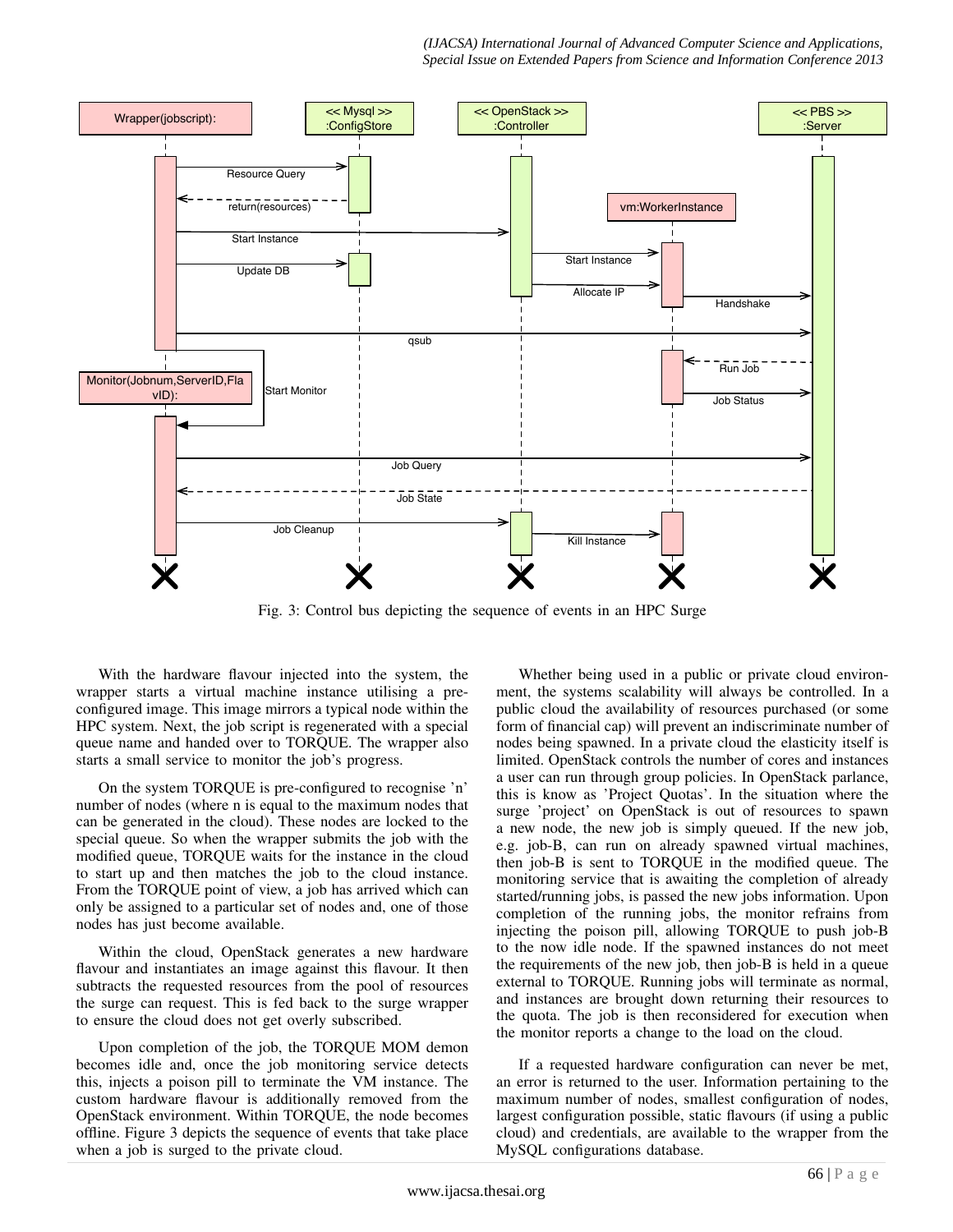

Fig. 4: Assessment Workflow

The HPC Surge completed our institutional demands for Infrastructure as a Service. In the next section we evaluate the Automated Feedback Assessment framework, which is delivered to our users as Platform as a Service.

# III. AFA WORKFLOWS

In [1] we investigated how the HPC cloud could be used to automatically generate formative feedback for submitted student assessments<sup>2</sup>. Using a combination of various technology stacks (i.e. JClouds, Chef, Apache Camel and Akka actors), [1] presented a domain specific language (DSL) that:

- could define complex assessment workflows
- was able to support a (extensible) variety of data collection, analysis and feedback delivery methods
- and simplified the deployment and configuration of the underlying computing infrastructure.

In this paper, we focus on the assessment workflows that AFAs encapsulate and investigate their design for throughput and scalability. Our assessment workflows are profiled using a corpus of student work<sup>3</sup> taken from a real-world (topological sorting) Java programming exercise.

# *A. Workflow Design*

Assessment workflows are encapsulated by an AFA that is responsible for managing the consuming of coursework submissions, their injection into the assessment workflow and the subsequent processing and delivery of the (workflow returned) submission feedback[1]. As assessment workflows are the resource intensive component of an AFA, here we propose resilient and scalable designs for them.

[17] investigates how a combination of testing, controlflow graph similarity matching and software verification can be used to effectively assess and grade student code. Our work completes this work by providing a framework within which their assessment strategy, or workflow, may be run. Unlike [17], we base our work on a more complex programming exercise, and so face additional challenges in using software



Fig. 5: Student Coursework Submission Frequency

verification. Future work plans to explore the extent to which we may address these issues using Separation Logic based solutions such as: jStar[18] and Krakatoa[19].

Figure 4 shows our assessment workflow deployment strategy. Using a round-robin load balancing router, we send messages (i.e. submissions) to a series of remote cloud compute nodes. On each cloud compute node, messages are received and processed by a collection of worker actors that all share and process the same mailbox (configured via a balancing dispatcher). After a worker actor has processed a message, it replies with its result (i.e. feedback) to the message's original sender.

On going work is investigating how best to implement message persistence when cloud compute nodes fail or restart. Currently, we have used durable mailboxes (implemented using filesystems) to provide resilience against restarts. Future work will investigate using event sourcing[20] to rebuild system state by replaying submission events from message transaction logs.

# *B. Methodology*

Our aim is to investigate the throughput characteristics of realistic assessment workflows so that requirements for cloud based provisioning can be adequately made. We first describe a workflow model and then how we plan to load it with submission data.

As reported in [17], program based assessments consist of three workload tasks: testing; control-flow graph similarity matching; and software verification. The resource requirements for each of these three tasks are dependent upon the specific submission and their processing may occur concurrently. Hence, we approximate our workflow model by simply performing testing only in our simulations. For our simulations, we configure our experiments to use a single (local) compute node, with 8 worker balanced workflows.

In order to measure quality of service, we constrain queued submissions so that they must be processed within a given time period (we choose a value of 5 minutes). Any feedback replies generated after the timeout period will be rejected. We implement this timeout using an Akka actor that proxies

<sup>&</sup>lt;sup>2</sup>All code is open sourced and publicly available from:

http://github.com/carlpulley/cloud-paper.

 $3$ The corpus consists of 2164 submissions made by 163 students over the period of 201 days.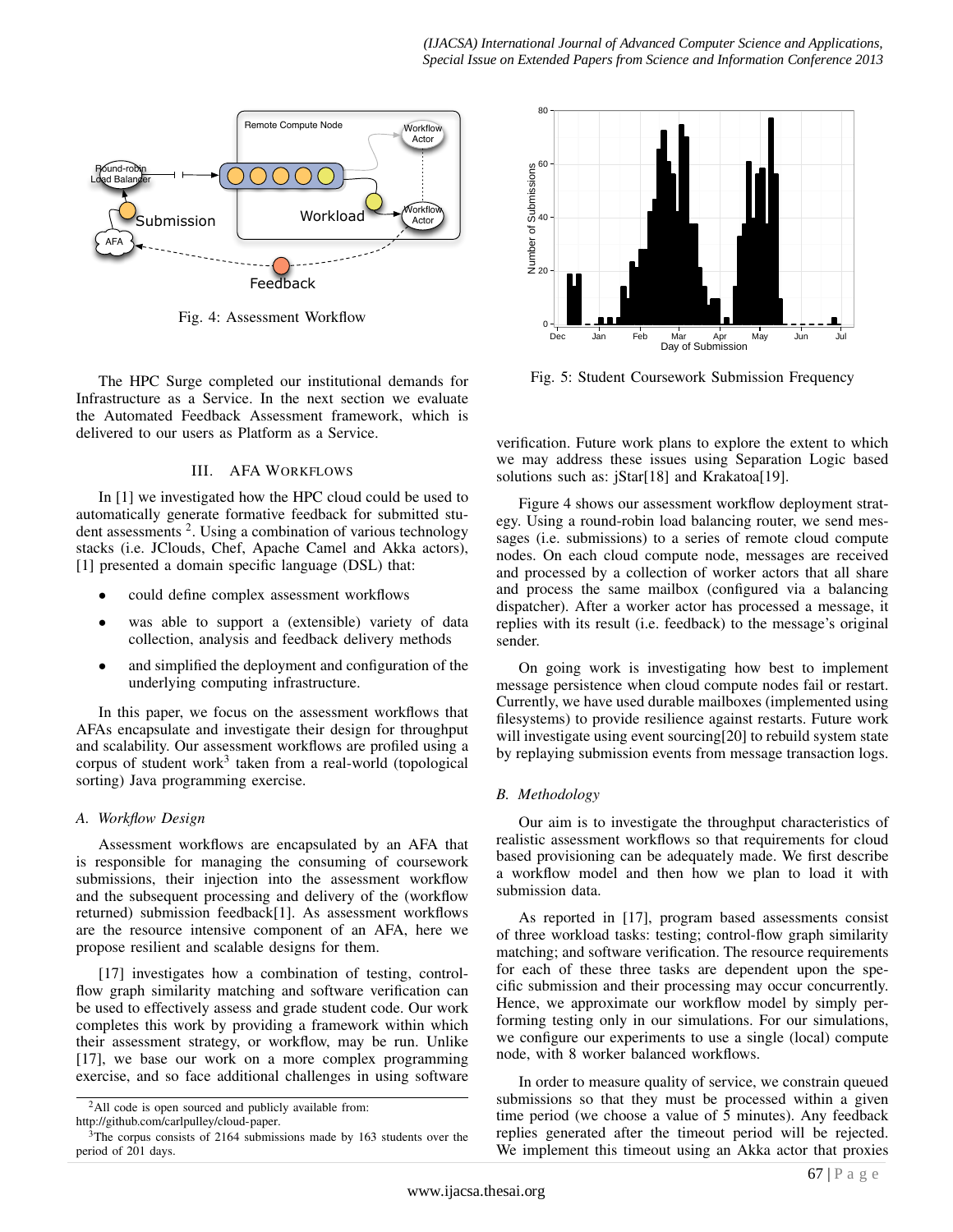

Fig. 6: Load Factor vs Submissions Processed

| Load Factor | Submissions Processed (%) | Avg. Processing Time (s) |
|-------------|---------------------------|--------------------------|
| 0.4         | 97.0                      | 0.42                     |
| 0.3         | 100.0                     | 0.42                     |
| 0.2         | 77.4                      | 0.42                     |
| 0.1         | 49.5                      | 0.40                     |
| 0.0         | 43.6                      | 0.42                     |

TABLE I: Resource Usage Data

the workflow actor using the implicit timeout of an *ask* or request/reply message pattern.

Different delivery loads are simulated using the actual submission frequency (see figure 5) of our real-world student data scaled with a constant *load* factor.

For each *load* factor, profiling experiments were ran for a fixed time of 15 minutes, with data collected at the termination of that experiment. All simulation code was ran on a 2.4GHz Quad-core Intel Xeon Mac Pro with 26GB of RAM, using a JVM configured with 256MB of stack and 1GB of heap space. Resource monitoring was performed using the Typesafe console. All other Akka actor configuration was set to the default values.

## *C. Data Analysis*

By examining the AFA's message store, we extract the time of first submission, the last accepted feedback and the number of submissions and accepted feedbacks. From this data we can calculate (see table I) the percentage of submissions processed (our throughput) and a submissions average processing time (a quality of service measure).

With a load factor of 0.4, only 97.0% of submissions were processed. This is an artefact of the time period over which the experiments were run. If they had been run for a longer period (e.g. 20 minutes), then existing feedback processing would have completed and the expected 100% throughput for this load factor would have been achieved.

Throughout, our average processing time remains reasonably constant. Moreover, as we flood the actor queues with submission messages (i.e. the load factor gets smaller), the number of successful feedbacks generated decreases. This is expected behaviour. Using a graph plot of load factor vs

submissions processed (see figure 6), along with an estimate of acceptable feedback loss and compute node startup time, we can now predict the point at which more compute nodes should be launched. By monitoring our feedback message failure rates, our Akka actor workflow can be configured to elastically adapt to the changing workflow demands.

## IV. FURTHER WORK

One of the biggest shortfalls with present job schedulers is their rigidity. The TORQUE batch queuing system needs to know about all execution endpoints and their capabilities before accepting a job. If a user requests more hardware than can be provided, the job is not accepted. This is why our implementation required a wrapper to sit above TORQUE assessing the requirements of incoming jobs and then provisioning for the demand. Our aim is to integrate the wrapper into a hybridised version of TORQUE. In this new elastic TORQUE, a job will not be rejected because of a lack of resources. Using the same principals of the surge wrapper, TORQUE will assess if it can initiate a node in the cloud to provision the required hardware. A job will only be rejected if the job's requirements can truly not be met.

The current implementation of the surge tool lacks interoperability with other cloud providers and middlewares. The final version of the wrapper tool will be more modular and have provisions to plug in to different cloud middlewares and providers. While current public clouds maybe too costly for large scale HPC provisioning, the public cloud can be used to surge time critical workloads to, or to get access to hardware configurations (such as GPU etc.) that are not available in house.

Within the University of Huddersfield's research computing grid, there is currently research taking place to make traditional HPC schedulers more intelligent [21]. Using an openframework bench-marking suite known as the 'Application and System Performance Profiler', job schedulers are being given more information and are thus more aware of the performance characteristics of the software being executed on the HPC clusters. Heuristic information, gathered from previous jobs, is also being utilised in the scheduling decisions. Using the dynamic scaling features that the elastic-TORQUE project provides, the Intelligent scheduler can lead to cloud environments being utilised more efficiently for HPC workloads. Performance profiles will provide the HPC job manager with estimated resource requirements and the corresponding run times, so that the scheduler can factor in a new dimension to its scheduling algorithm: cost. This will truly open up the cloud for HPC and other research computing enterprises.

# V. SUMMARY AND CONCLUSION

Cloud computing has great potential to provide scalable and flexible computational resources in commercial and academic environments. However, concerns regarding intellectual property rights and security risks, combined with the high cost of acquiring resources through a commercial provision have stimulated research into private clouds for education and research institutes.

In this paper we have presented the results of research in deploying and utilising cloud technology to create the QGG-Cloud at the University of Huddersfield, UK. This private